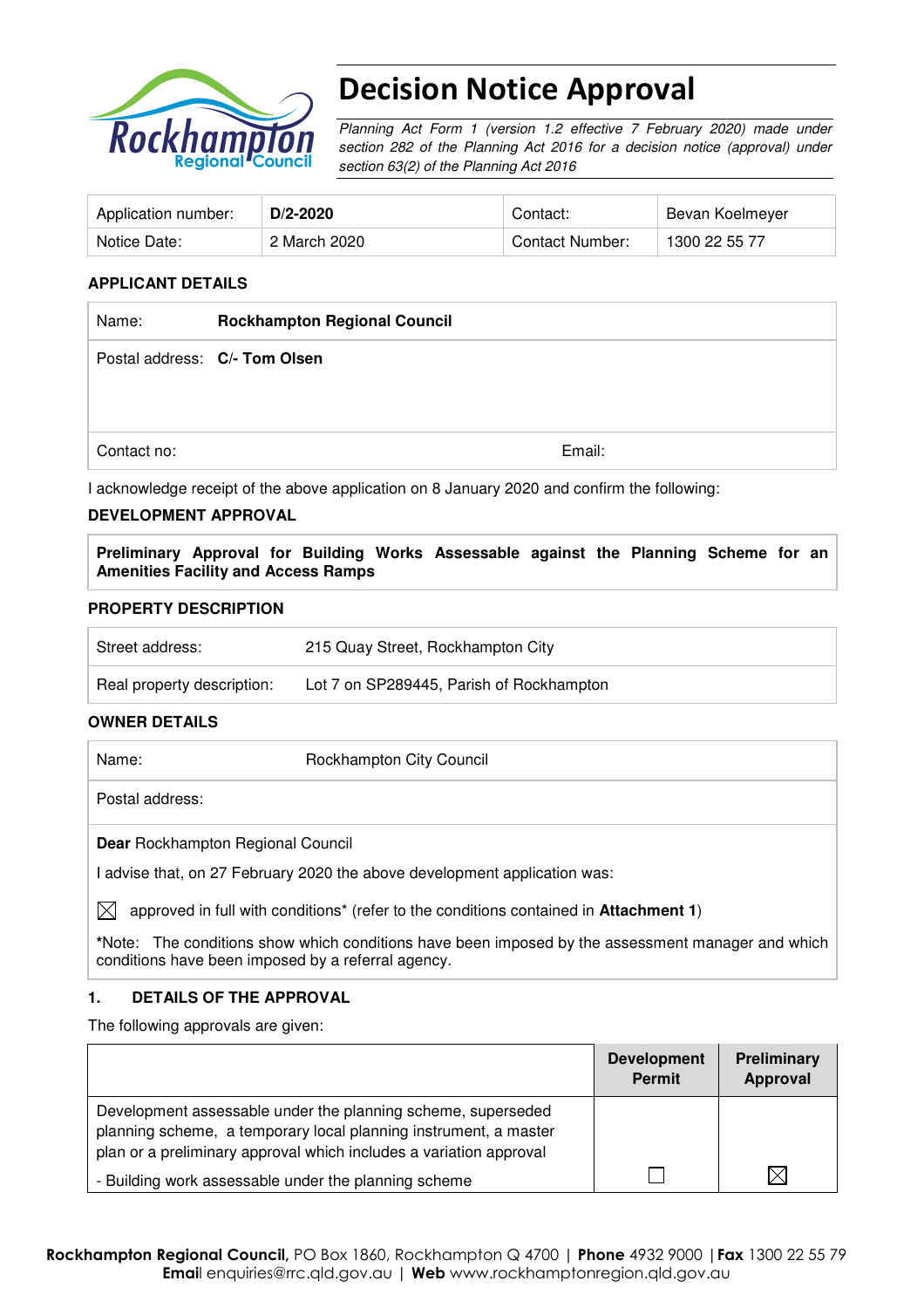# **2. CONDITIONS**

This approval is subject to the conditions in Attachment 1.

#### **3. FURTHER DEVELOPMENT PERMITS REQUIRED**

Please be advised that the following development permits are required to be obtained before the development can be carried out:

| Type of development permit required | Subject of the required development permit |
|-------------------------------------|--------------------------------------------|
| Plumbing and Drainage Works         |                                            |
| <b>Building Works</b>               |                                            |
|                                     |                                            |

### **4. REFERRAL AGENCIES Nil**

#### **5. THE APPROVED PLANS**

#### **The approved development must be completed and maintained generally in accordance with the approved drawings and documents:**

| Drawing/report title                                                                              | <b>Prepared by</b>                                             | <b>Date</b>     | Reference<br>number  | <b>Revision</b>          |
|---------------------------------------------------------------------------------------------------|----------------------------------------------------------------|-----------------|----------------------|--------------------------|
| Site Plan                                                                                         | <b>Beat Architects</b>                                         | 28 January 2020 | CD.101               |                          |
| Amenities Setout Plan                                                                             | <b>Beat Architects</b>                                         | 28 January 2020 | CD.102               | $\overline{a}$           |
| North Ramp Setout Plan                                                                            | <b>Beat Architects</b>                                         | 28 January 2020 | CD.103               | $\frac{1}{2}$            |
| South Ramp Setout Plan<br>Sheet 1                                                                 | <b>Beat Architects</b>                                         | 28 January 2020 | CD.104               | $\overline{\phantom{a}}$ |
| South Ramp Setout Plan<br>Sheet 2                                                                 | <b>Beat Architects</b>                                         | 28 January 2020 | CD.105               | $\overline{\phantom{0}}$ |
| Amenities Floor Plan &<br>Slab Plan                                                               | <b>Beat Architects</b>                                         | 28 January 2020 | CD.201               | $\overline{a}$           |
| Top of Wall Plan & Roof<br>Plan                                                                   | <b>Beat Architects</b>                                         | 28 January 2020 | CD.202               | $\frac{1}{2}$            |
| <b>Amenities Elevations</b>                                                                       | <b>Beat Architects</b>                                         | 28 January 2020 | CD.301               | $\overline{\phantom{0}}$ |
| <b>Amenities Sections</b>                                                                         | <b>Beat Architects</b>                                         | 28 January 2020 | CD.401               | $\overline{\phantom{0}}$ |
| <b>Ramp Sections</b>                                                                              | <b>Beat Architects</b>                                         | 28 January 2020 | CD.402               | $\overline{\phantom{0}}$ |
| Site and Amenities Plan<br><b>Hydraulic Services</b>                                              | MRP Hydraulic &<br><b>Fire Services</b><br>Consultants Pty Ltd | 29 January 2020 | H-102                | 03                       |
| <b>Quay Street Riverbank</b><br>Development - High<br>Level Scour Assessment                      | <b>AECOM</b>                                                   | 3 March 2016    | 60445742:<br>RL12-16 | $\overline{\phantom{0}}$ |
| <b>Quay Street Riverbank</b><br>Development - Results of<br>High Level Flood Impact<br>Assessment | <b>AECOM (Richard</b><br>Corbett)                              | 25 January 2016 |                      |                          |

# **6. CURRENCY PERIOD FOR THE APPROVAL (s.85 of the Planning Act)**

The standard currency periods stated in section 85 of Planning Act 2016 apply to each aspect of development in this approval, if not stated in the conditions of approval attached.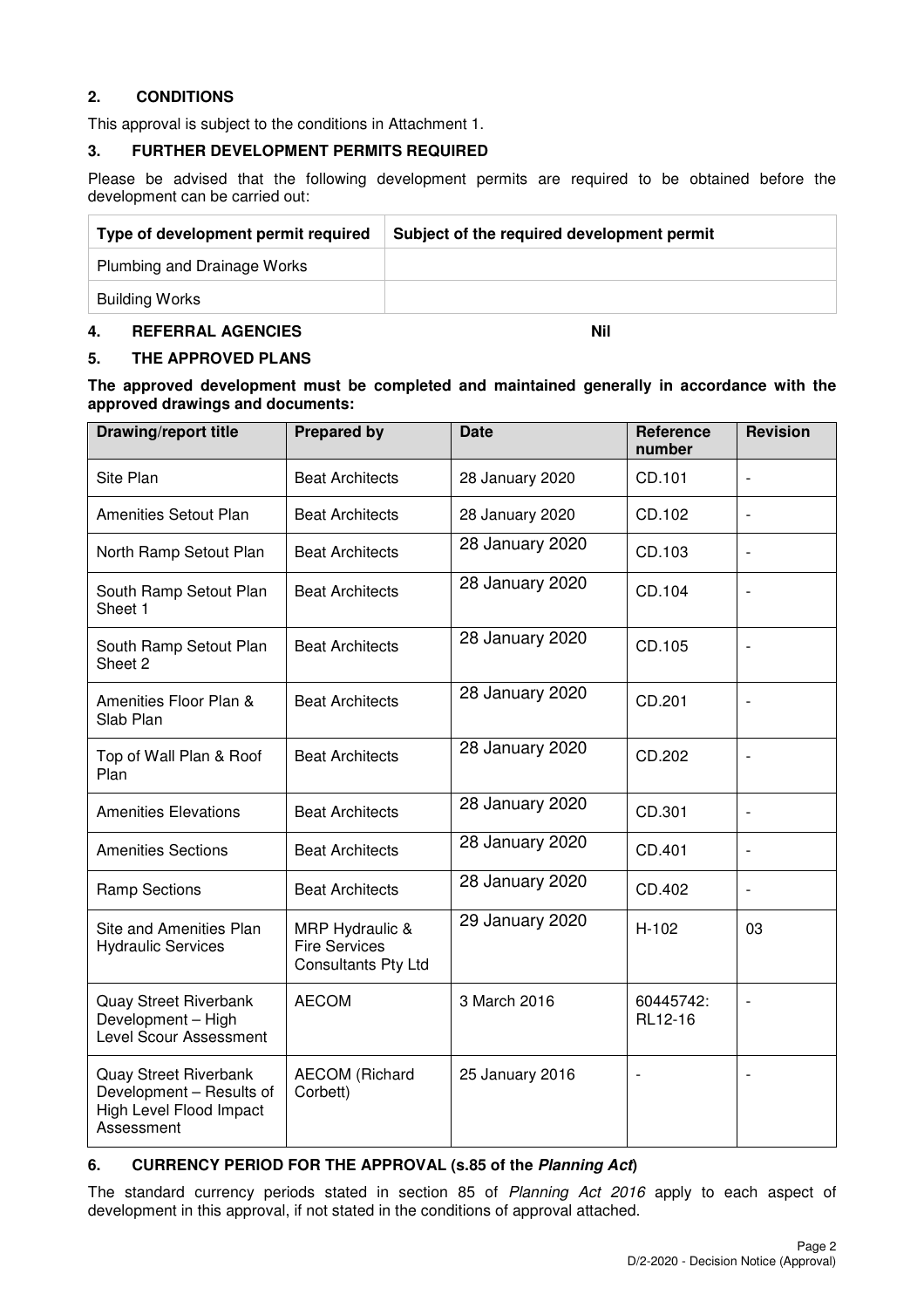# **7. STATEMENT OF REASONS**

| Description of the<br>development      |                                                                                                                                                             | The proposed development is for Building Works Assessable against the Planning<br>Scheme for an Amenities Facility and Access Ramps                                                                                                                                                                                                                                                                                                        |  |  |  |
|----------------------------------------|-------------------------------------------------------------------------------------------------------------------------------------------------------------|--------------------------------------------------------------------------------------------------------------------------------------------------------------------------------------------------------------------------------------------------------------------------------------------------------------------------------------------------------------------------------------------------------------------------------------------|--|--|--|
| <b>Reasons for</b><br><b>Decision</b>  | a)<br>amenity;                                                                                                                                              | Assessment of the development against the relevant planning scheme code<br>and policy demonstrates that the proposed development will not cause<br>significant adverse impacts on the surrounding natural environment, built<br>environment and infrastructure, community facilities, or local character and                                                                                                                               |  |  |  |
|                                        | b)<br>Policy; and                                                                                                                                           | The proposed development does not compromise the relevant State Planning                                                                                                                                                                                                                                                                                                                                                                   |  |  |  |
|                                        | C)<br>benchmarks.                                                                                                                                           | On balance, the application should be approved because the circumstances<br>favour Council exercising its discretion to approve the application even though<br>the development does not comply with an aspect of the assessment                                                                                                                                                                                                            |  |  |  |
| <b>Assessment</b><br><b>Benchmarks</b> | benchmarks:<br>$\bullet$                                                                                                                                    | The proposed development was assessed against the following assessment<br>Flood Hazard Overlay Code.                                                                                                                                                                                                                                                                                                                                       |  |  |  |
| <b>Compliance with</b><br>assessment   | The development was assessed the relevant assessment benchmarks of the code<br>listed above and complies with all of these with the exception listed below. |                                                                                                                                                                                                                                                                                                                                                                                                                                            |  |  |  |
|                                        | <b>Assessment</b><br>Reasons for the approval despite non-compliance with<br>benchmark<br><b>Benchmark</b>                                                  |                                                                                                                                                                                                                                                                                                                                                                                                                                            |  |  |  |
| benchmarks                             |                                                                                                                                                             |                                                                                                                                                                                                                                                                                                                                                                                                                                            |  |  |  |
|                                        | Flood Hazard<br>Overlay Code                                                                                                                                | development will have<br>negligible<br>The<br>impact on<br>flood<br>characteristics external to the site given the extensive size of the<br>Fitzroy River's upstream catchment. Furthermore, the finished<br>floor level of the amenities facility will be constructed at<br>approximately 350 millimetres above the defined flood level.<br>Therefore, the development is not anticipated to increase the risk<br>to people and property. |  |  |  |
| <b>Matters</b>                         | (i)                                                                                                                                                         | The State Planning Policy - Part E;                                                                                                                                                                                                                                                                                                                                                                                                        |  |  |  |
| prescribed by<br>regulation            | (ii)                                                                                                                                                        | The Central Queensland Regional Plan;                                                                                                                                                                                                                                                                                                                                                                                                      |  |  |  |
|                                        |                                                                                                                                                             | (iii) The Rockhampton Region Planning Scheme 2015;                                                                                                                                                                                                                                                                                                                                                                                         |  |  |  |

# **8. APPEAL RIGHTS**

The rights of an applicant to appeal to a tribunal or the Planning and Environment Court against a decision about a development application are set out in chapter 6, part 1 of the Planning Act 2016. There may also be a right to make an application for a declaration by a tribunal (see chapter 6, part 2 of the Planning Act 2016).

#### Appeal by an applicant

An applicant for a development application may appeal to the Planning and Environment Court against the following:

- the refusal of all or part of the development application
- a provision of the development approval
- the decision to give a preliminary approval when a development permit was applied for
- a deemed refusal of the development application.

An applicant may also have a right to appeal to the Development tribunal. For more information, see schedule 1 of the Planning Act 2016.

The timeframes for starting an appeal in the Planning and Environment Court are set out in section 229 of the Planning Act 2016.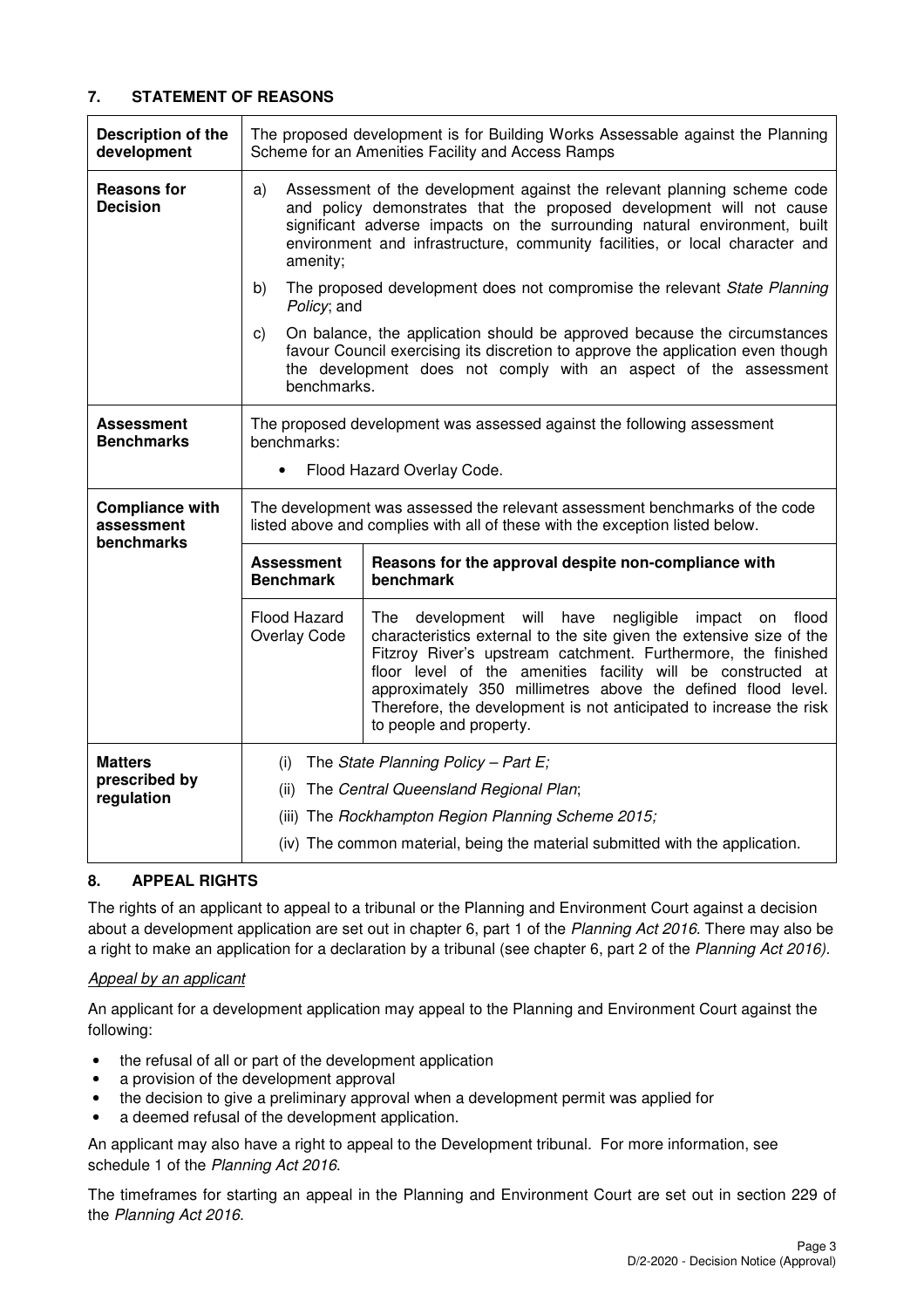**Attachment 2** is an extract from the Planning Act 2016 that sets out the applicant's appeal rights and the appeal rights of a submitter.

### **9. WHEN THE DEVELOPMENT APPROVAL TAKES EFFECT**

This development approval takes effect:

- From the time the decision notice is given – if there is no submitter and the applicant does not appeal the decision to the court.

Or

When the submitter's appeal period ends  $-$  if there is a submitter and the applicant does not appeal the decision to the court.

Or

- Subject to the decision of the court, when the appeal is finally decided – if an appeal is made to the court.

#### **10. ASSESSMENT MANAGER**

| Name: | Tarnya Fitzgibbon<br><b>COORDINATOR</b> | Signature: | Date: 2 March 2020 |
|-------|-----------------------------------------|------------|--------------------|
|       | DEVELOPMENT ASSESSMENT                  |            |                    |

#### **Attachment 1 – Conditions of the approval**

**Part 1 – Conditions imposed by the assessment manager [Note: where a condition is imposed about** infrastructure under Chapter 4 of the Planning Act 2016, the relevant provision of the Act under which this condition was imposed must be specified.]

#### **Attachment 2—Extract on appeal rights**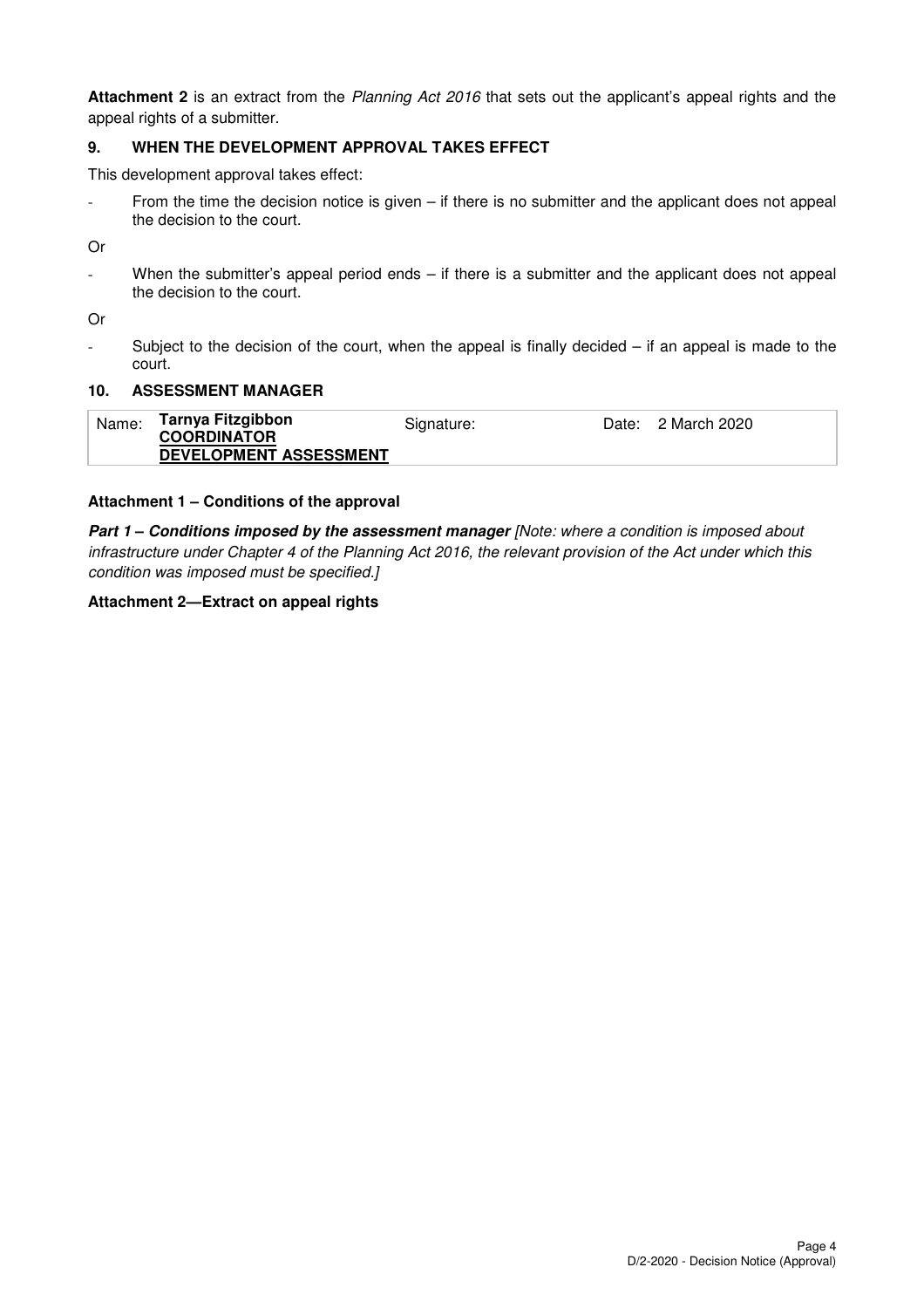

# **Attachment 1 – Part 1 Rockhampton Regional Council Conditions**

Planning Act 2016

- 1.0 ADMINISTRATION
- 1.1 The Developer and their employee, agent, contractor or invitee is responsible for ensuring compliance with the conditions of this development approval.
- 1.2 Where these Conditions refer to "Council" in relation to requiring Council to approve or to be satisfied as to any matter, or conferring on the Council a function, power or discretion, that role may be fulfilled in whole or in part by a delegate appointed for that purpose by the Council.
- 1.3 All conditions, works, or requirements of this development approval must be undertaken and completed:
	- 1.3.1 to Council's satisfaction;
	- 1.3.2 at no cost to Council; and
	- 1.3.3 prior to the issue of the Certificate of Classification for the Building Works,

unless otherwise stated.

- 1.4 Infrastructure requirements of this development approval must be contributed to the relevant authorities, where applicable, at no cost to Council, prior to the issue of the Certificate of Classification for the Building Works, unless otherwise stated.
- 1.5 The following further Development Permits must be obtained prior to the commencement of any works associated with their purposes:
	- 1.5.1 Plumbing and Drainage Works; and
	- 1.5.2 Building Works.
- 1.6 The following further Development Permit may be required (refer to Condition 5.1 and 5.4), prior to the commencement of any works associated with their purposes:
	- 1.6.1 Operational Works:
		- (i) Site Works.
- 1.7 All Development Permits for Plumbing and Drainage Works must be obtained prior to the issue of a Development Permit for Building Works.
- 1.8 All works must be designed, constructed and maintained in accordance with the relevant Council policies, guidelines and standards, unless otherwise stated.
- 1.9 All engineering drawings/specifications, design and construction works must be in accordance with the requirements of the relevant Australian Standards and must be approved, supervised and certified by a Registered Professional Engineer of Queensland.

# 2.0 APPROVED PLANS AND DOCUMENTS

2.1 The approved development must be completed and maintained generally in accordance with the approved plans and documents, except where amended by any condition of this development approval:

| <b>Drawing/report title</b> | <b>Prepared by</b> | <b>Date</b>                       | Reference<br>number | <b>Revision</b> |
|-----------------------------|--------------------|-----------------------------------|---------------------|-----------------|
| Site Plan                   |                    | Beat Architects   28 January 2020 | CD.101              |                 |
| <b>Amenities Setout</b>     |                    | Beat Architects   28 January 2020 | CD.102              |                 |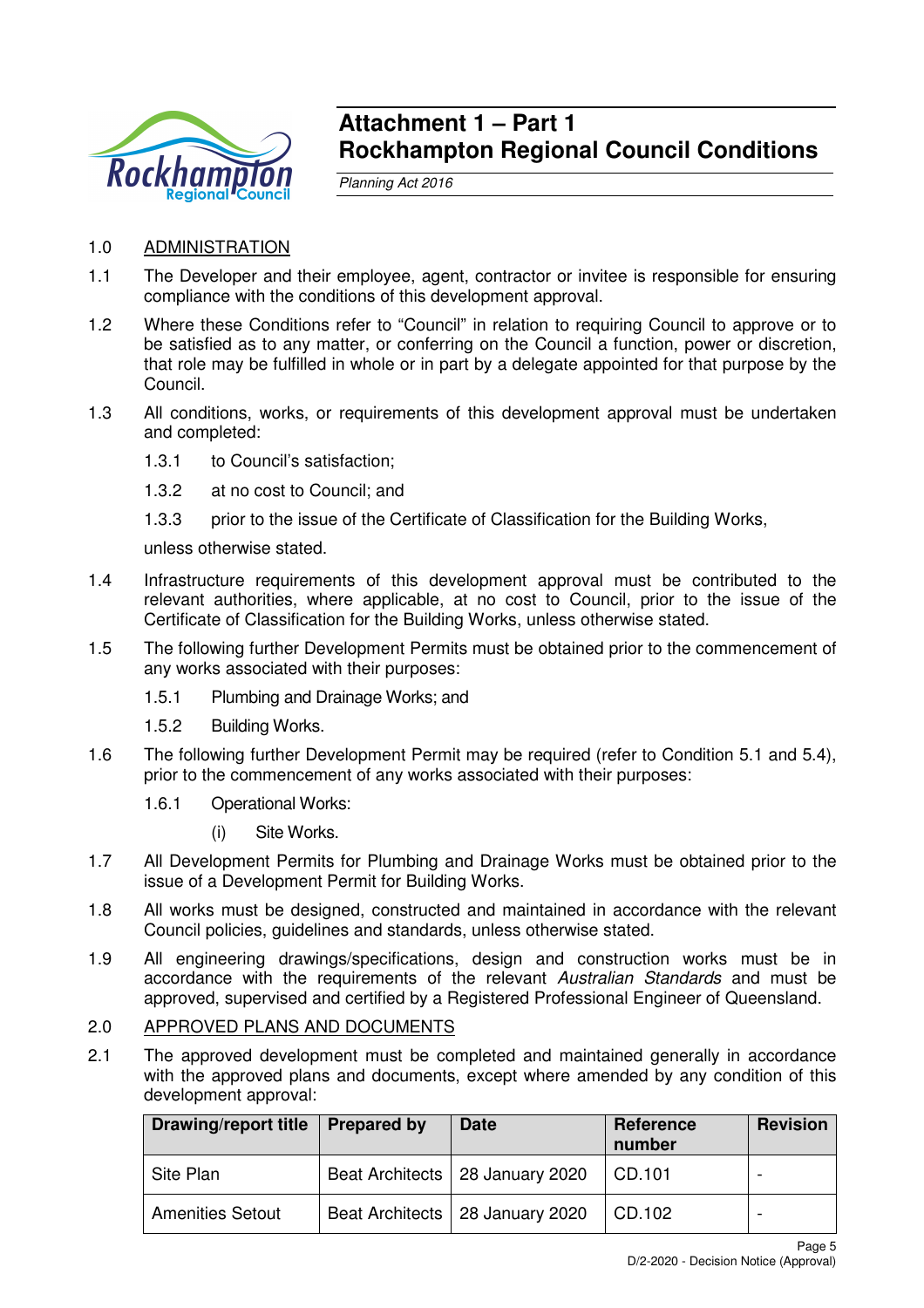| Plan                                                                                                   |                                                                                    |                 |                      |                              |
|--------------------------------------------------------------------------------------------------------|------------------------------------------------------------------------------------|-----------------|----------------------|------------------------------|
| North Ramp Setout<br>Plan                                                                              | <b>Beat Architects</b>                                                             | 28 January 2020 | CD.103               |                              |
| South Ramp Setout<br>Plan Sheet 1                                                                      | <b>Beat Architects</b>                                                             | 28 January 2020 | CD.104               | $\overline{a}$               |
| South Ramp Setout<br>Plan Sheet 2                                                                      | <b>Beat Architects</b>                                                             | 28 January 2020 | CD.105               | $\overline{a}$               |
| <b>Amenities Floor Plan</b><br>& Slab Plan                                                             | <b>Beat Architects</b>                                                             | 28 January 2020 | CD.201               |                              |
| Top of Wall Plan &<br>Roof Plan                                                                        | <b>Beat Architects</b>                                                             | 28 January 2020 | CD.202               |                              |
| <b>Amenities Elevations</b>                                                                            | <b>Beat Architects</b>                                                             | 28 January 2020 | CD.301               | $\qquad \qquad \blacksquare$ |
| <b>Amenities Sections</b>                                                                              | <b>Beat Architects</b>                                                             | 28 January 2020 | CD.401               | $\overline{\phantom{0}}$     |
| <b>Ramp Sections</b>                                                                                   | <b>Beat Architects</b>                                                             | 28 January 2020 | CD.402               | $\qquad \qquad \blacksquare$ |
| <b>Site and Amenities</b><br>Plan Hydraulic<br><b>Services</b>                                         | <b>MRP Hydraulic</b><br>& Fire<br><b>Services</b><br>Consultants<br><b>Pty Ltd</b> | 29 January 2020 | $H-102$              | 03                           |
| <b>Quay Street</b><br>Riverbank<br>Development - High<br>Level Scour<br>Assessment                     | <b>AECOM</b>                                                                       | 3 March 2016    | 60445742:<br>RL12-16 |                              |
| <b>Quay Street</b><br>Riverbank<br>Development-<br>Results of High<br>Level Flood Impact<br>Assessment | <b>AECOM</b><br>(Richard<br>Corbett)                                               | 25 January 2016 |                      |                              |

- 2.2 Where there is any conflict between the conditions of this development approval and the details shown on the approved plans and documents, the conditions of this development approval must prevail.
- 2.3 Where conditions require the above plans or documents to be amended, the revised document(s) must be submitted for approval by Council prior to the submission of an application for a Development Permit for Building Works.

# 3.0 PLUMBING AND DRAINAGE WORKS

- 3.1 All internal plumbing and drainage works must be designed and constructed in accordance with the approved plans (refer to condition 2.1), Capricorn Municipal Development Guidelines, Water Supply (Safety and Reliability) Act 2008, Plumbing and Drainage Act 2018, Council's Plumbing and Drainage Policies and the provisions of a Development Permit for Plumbing and Drainage Works.
- 3.2 The development must be connected to Council's reticulated sewerage and water supply networks.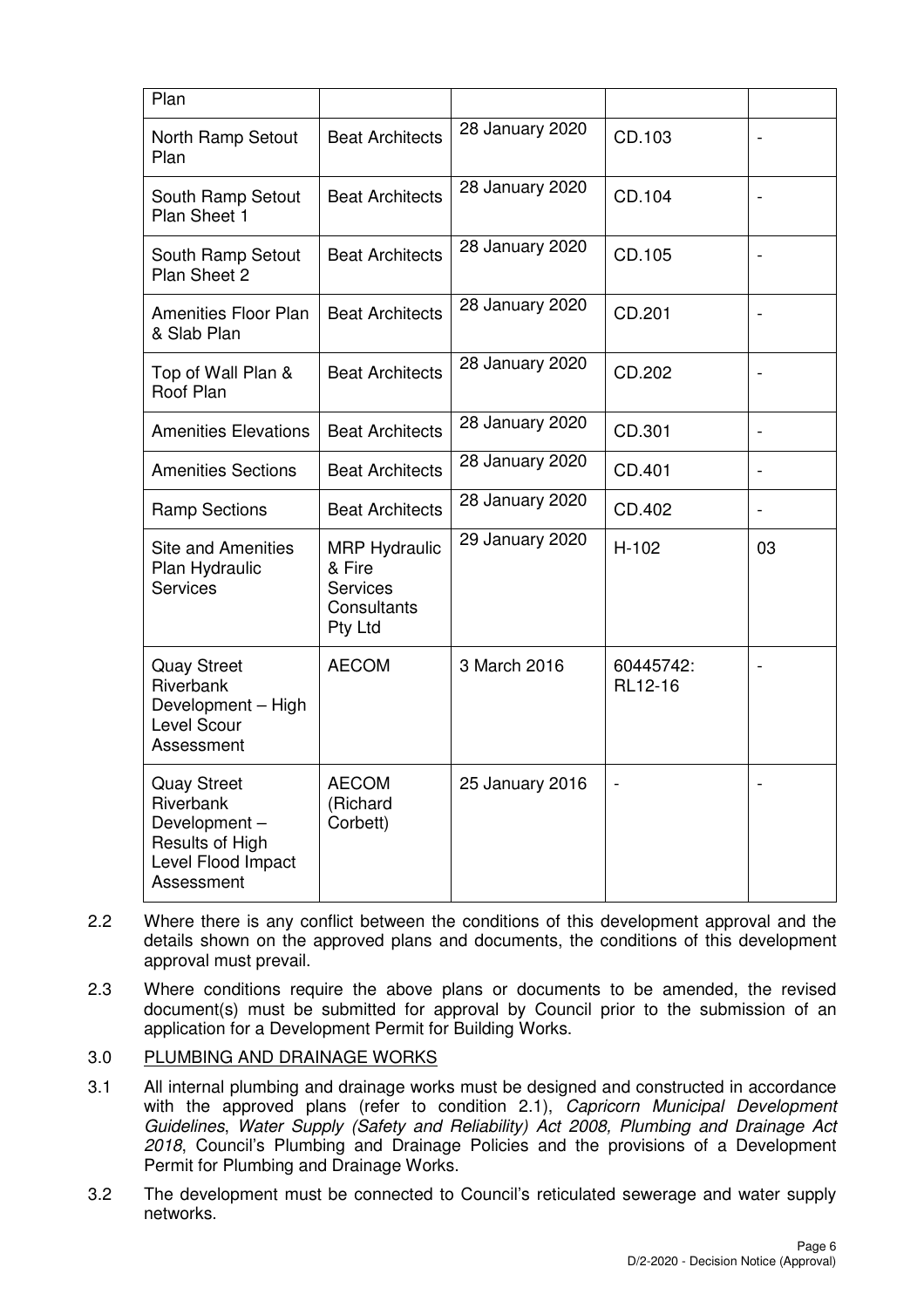- 3.3 The existing sewerage and water connection point(s) must be retained, and upgraded if necessary, to service the development.
- 3.4 Sewer connections and water meter boxes located within trafficable areas must be raised or lowered to suit the finished surface levels and must be provided with heavy-duty trafficable lids.
- 3.5 All sanitary drainage works must comply with Australian Plumbing and Drainage Standard AS3500 Part 2 section 3 and 4 for flood-affected areas.

#### 4.0 ROOF AND ALLOTMENT DRAINAGE WORKS

- 4.1 All roof and allotment drainage works must be designed and constructed in accordance with the approved plans (refer to condition 2.1), Queensland Urban Drainage Manual, Capricorn Municipal Development Guidelines and sound engineering practice.
- 4.2 All roof and allotment runoff from the development must be directed to a lawful point of discharge and must not restrict, impair or change the natural flow of runoff water or cause a nuisance to surrounding land or infrastructure.

#### 5.0 SITE WORKS

- 5.1 A Development Permit for Operational Works (site works) must be obtained prior to the commencement of any site works on the development site, that are not incidental works to a Development Permit for Building Works. Any application for a Development Permit for Operational Works (site works) must be accompanied by an earthworks plan that clearly identifies the following:
	- 5.1.1 the location of cut and/or fill;
	- 5.1.2 the type of fill to be used and the manner in which it is to be compacted;
	- 5.1.3 the quantum of fill to be deposited or removed and finished cut and/or fill levels;
	- 5.1.4 details of any proposed access routes that are intended to be used to transport fill to or from the development site; and
	- 5.1.5 the maintenance of access roads to and from the development site so that they are free of all cut and/or fill material and cleaned as necessary.
- 5.2 All earthworks must be undertaken in accordance with Australian Standard AS3798 "Guidelines on earthworks for commercial and residential developments".
- 5.3 Site works must be constructed such that they do not, at any time, in any way restrict, impair or change the natural flow of runoff water, or cause a nuisance or worsening to surrounding land or infrastructure.
- 5.4 Retaining structures above one (1) metre in height that are not incidental works to a Development Permit for Building Works, must not be constructed unless separately and specifically certified by a Registered Professional Engineer of Queensland and must be approved as part of a Development Permit for Operational Works (site works).

# 6.0 BUILDING WORKS

- 6.1 Any lighting devices associated with the development, such as sensory lighting, must be positioned on the development site and shielded so as not to cause glare or other nuisance to nearby residents and motorists. Night lighting must be designed, constructed and operated in accordance with Australian Standard AS4282 "Control of the obtrusive effects of outdoor lighting".
- 6.2 All electrical services and utilities including electrical outlets (if any) must be designed and installed at such a height that they are a minimum of 500 millimetres above a one per cent (1%) Annual exceedance probability flood level.
- 6.3 For the access ramps, any application for a Development Permit for Building Works must be accompanied by a detailed structural engineering report and a building certificate prepared by a suitably qualified Registered Professional Engineer of Queensland, which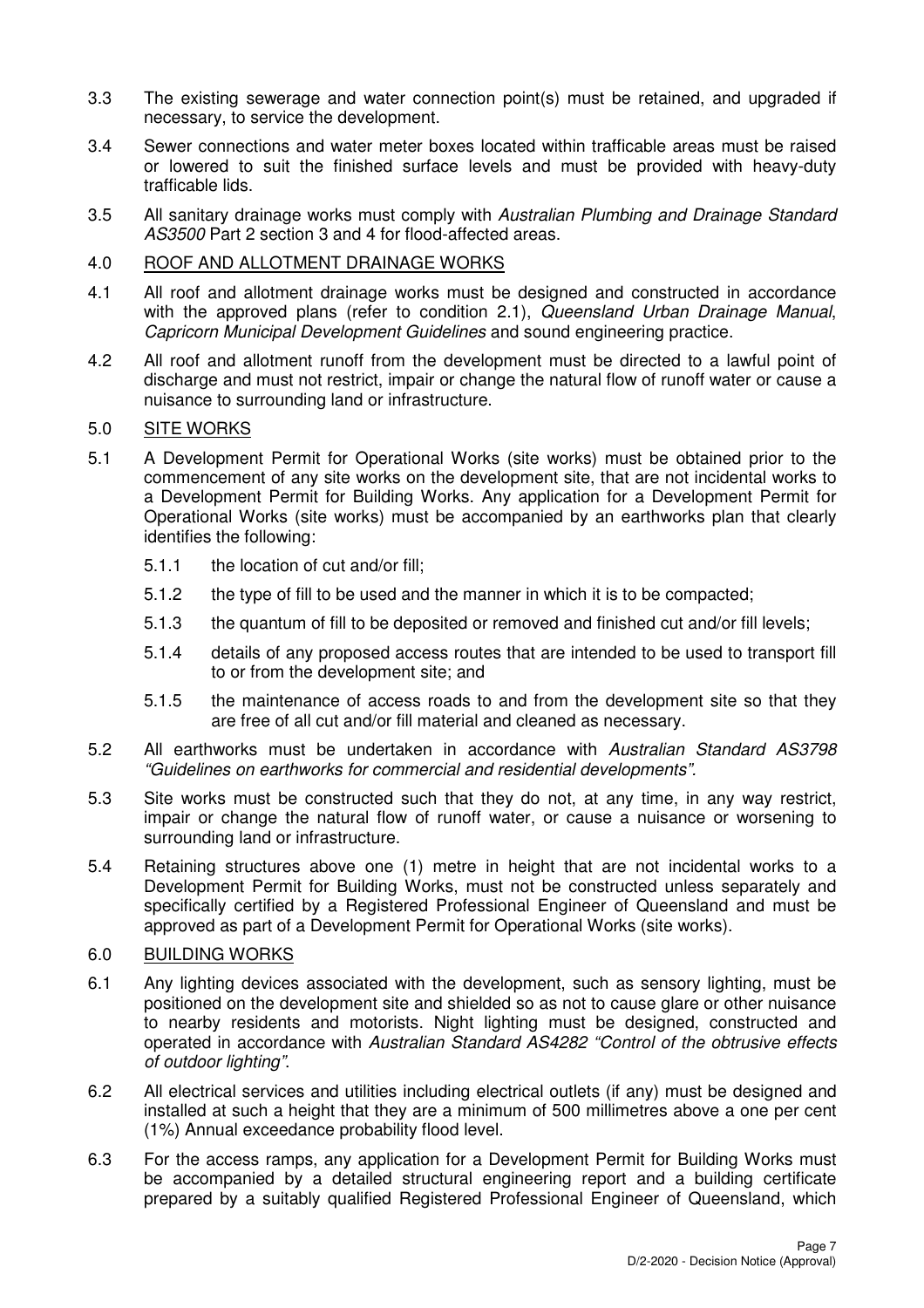demonstrates that the structure has been designed to withstand the forces created by floodwaters and debris loading.

# 7.0 ASSET MANAGEMENT

- 7.1 Any alteration necessary to electricity, telephone, water mains, sewerage mains, and/or public utility installations resulting from the development or in connection with the development, must be undertaken and completed at no cost to Council.
- 7.2 Any damage to existing stormwater, water supply and sewerage infrastructure, kerb and channel, pathway or roadway (including removal of concrete slurry from public land and Council infrastructure), that occurs while any works are being carried out in association with this development approval must be repaired at full cost to the developer. This includes the reinstatement of any existing traffic signs or pavement markings that may have been removed or damaged.
- 7.3 'As Constructed' information pertaining to assets to be handed over to Council and those which may have an impact on Council's existing and future assets must be provided prior to the commencement of the use. This information must be provided in accordance with the Asset Design and As Constructed Manual (ADAC).

# 8.0 ENVIRONMENTAL

- 8.1 An Erosion Control and Stormwater Control Management Plan prepared by a Registered Professional Engineer of Queensland in accordance with the Capricorn Municipal Design Guidelines, must be:
	- 8.1.1 implemented, monitored and maintained for the duration of the works, and until all exposed soil areas are permanently stabilised (for example, turfed, hydromulched, concreted, landscaped); and
	- 8.1.2 be made available on-site for inspection by Council Officers whilst all works are being carried out.

# 9.0 OPERATING PROCEDURES

9.1 All construction materials, waste, waste skips, machinery and contractors' vehicles must be located and stored or parked within the development site. Storage of materials or parking of construction machinery or contractors' vehicles must not occur within Quay Street or William Street.

# ADVISORY NOTES

# NOTE 1. Aboriginal Cultural Heritage

It is advised that under section 23 of the Aboriginal Cultural Heritage Act 2003, a person who carries out an activity must take all reasonable and practicable measures to ensure the activity does not harm Aboriginal cultural heritage (the "cultural heritage duty of care"). Maximum penalties for breaching the duty of care are listed in the Aboriginal cultural heritage legislation. The information on Aboriginal cultural heritage is available on the Department of Aboriginal and Torres Strait Islander and Partnerships website: www.datsip.qld.gov.au.

# NOTE 2. Asbestos Removal

Any demolition and/or removal works involving asbestos materials must be undertaken in accordance with the requirements of the Work Health and Safety Act 2011 and Public Health Act 2005.

# NOTE 3. General Environmental Duty

General environmental duty under the Environmental Protection Act 1994 prohibits unlawful environmental nuisance caused by noise, aerosols, particles, dust, ash, fumes, light, odour or smoke beyond the boundaries of the development site during all stages of the development including earthworks, construction and operation.

# NOTE 4. General Safety Of Public During Construction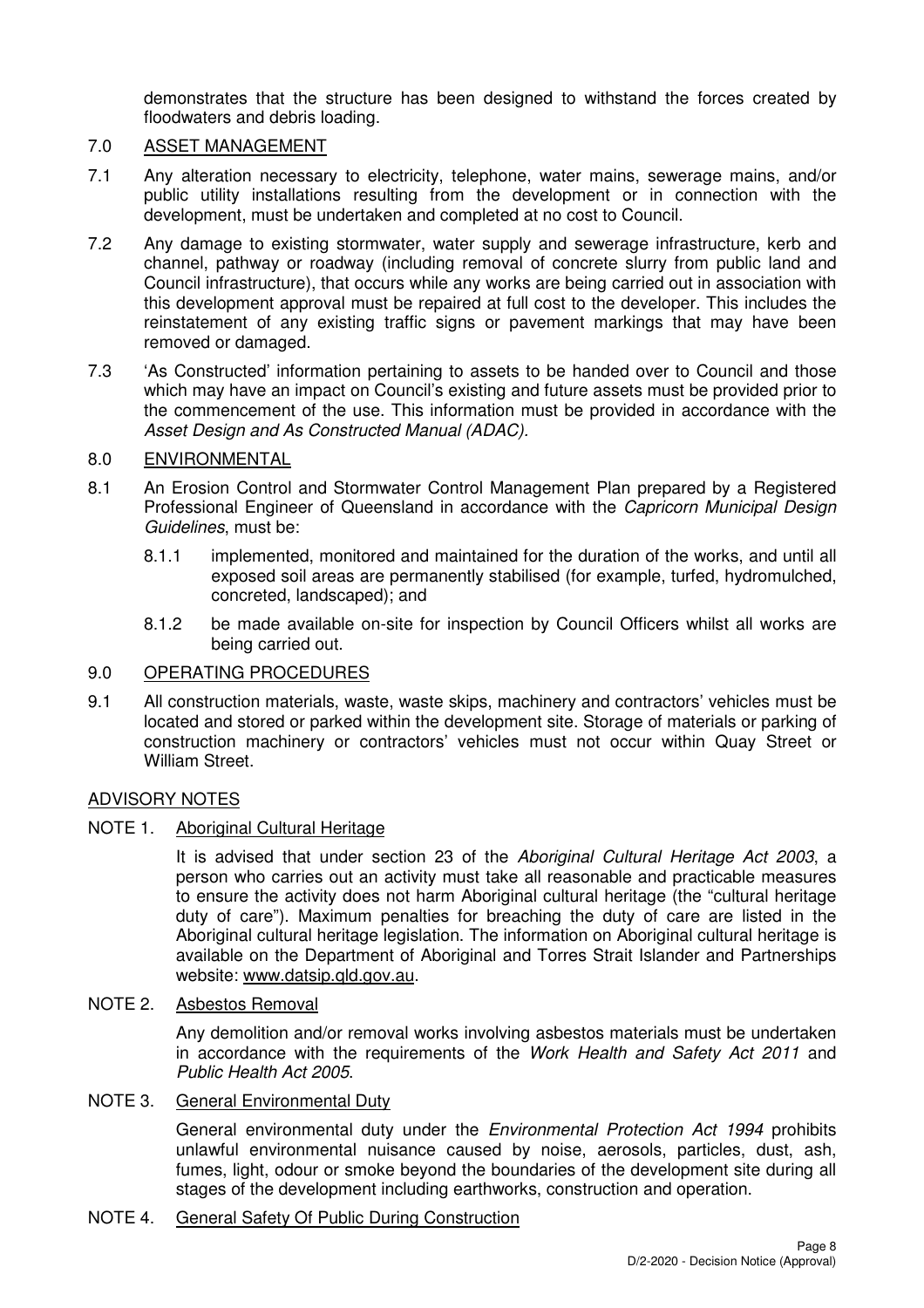The Work Health and Safety Act 2011 and Manual of Uniform Traffic Control Devices must be complied with in carrying out any construction works, and to ensure safe traffic control and safe public access in respect of works being constructed on a road.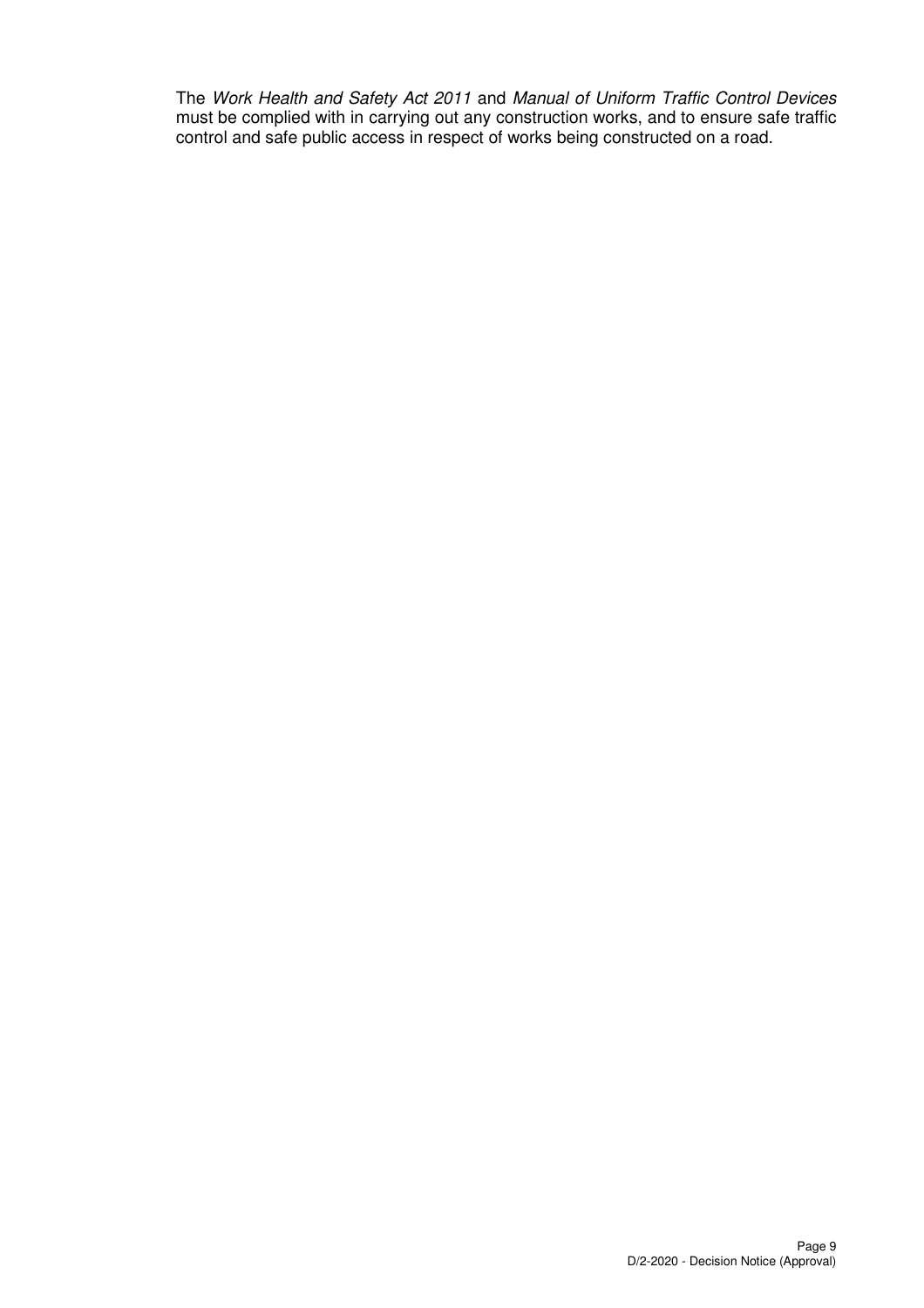

# **Attachment 2 - Appeal Rights**

PLANNING ACT 2016

The following is an extract from the Planning Act 2016 (Chapter 6)

#### **Appeal rights**

#### **229 Appeals to tribunal or P&E Court**

- (1) Schedule 1 states—
	- (a) matters that may be appealed to— (i) either a tribunal or the P&E Court; or (ii) only a tribunal; or
	- (iii) only the P&E Court; and (b) the person—

(i) who may appeal a matter (the **appellant**); and (ii) who is a respondent in an appeal of the matter; and (iii) who is a co-respondent in an appeal of the matter; and

- (iv) who may elect to be a co-respondent in an appeal of the matter.
- (2) An appellant may start an appeal within the appeal period.
- (3) The **appeal period** is—
	- (a) for an appeal by a building advisory agency—10 business days after a decision notice for the decision is given to the agency or
	- (b) for an appeal against a deemed refusal—at any time after the deemed refusal happens; or
	- (c) for an appeal against a decision of the Minister, under chapter 7, part 4, to register premises or to renew the registration of premises—20 business days after a notice is published under section 269(3)(a) or (4); or
	- (d) for an appeal against an infrastructure charges notice— 20 business days after the infrastructure charges notice is given to the person; or
	- (e) for an appeal about a deemed approval of a development application for which a decision notice has not been given—30 business days after the applicant gives the deemed approval notice to the assessment manager; or
	- (f) for any other appeal—20 business days after a notice of the decision for the matter, including an enforcement notice, is given to the person.

#### Note—

See the P&E Court Act for the court's power to extend the appeal period.

- (4) Each respondent and co-respondent for an appeal may be heard in the appeal.
- (5) If an appeal is only about a referral agency's response, the assessment manager may apply to the tribunal or P&E Court to withdraw from the appeal.
- (6) To remove any doubt, it is declared that an appeal against an infrastructure charges notice must not be about—
	- (a) the adopted charge itself; or
	- (b) for a decision about an offset or refund—
		- (i) the establishment cost of trunk infrastructure identified in a LGIP; or
		- (ii) the cost of infrastructure decided using the method

included in the local government's charges resolution.

- **230 Notice of appeal**
- (1) An appellant starts an appeal by lodging, with the registrar of the tribunal or P&E Court, a notice of appeal that—
	- (a) is in the approved form; and
	- (b) succinctly states the grounds of the appeal.
- (2) The notice of appeal must be accompanied by the required fee.
- (3) The appellant or, for an appeal to a tribunal, the registrar must, within the service period, give a copy of the notice of appeal to—
- (a) the respondent for the appeal; and
- (b) each co-respondent for the appeal; and
- (c) for an appeal about a development application under schedule 1, table 1, item 1—each principal submitter for the development application; and
- (d) for an appeal about a change application under schedule 1, table 1, item 2—each principal submitter for the change application; and
- (e) each person who may elect to become a co-respondent for the appeal, other than an eligible submitter who is not a principal submitter in an appeal under paragraph  $(c)$  or  $(d)$ ; and
- (f) for an appeal to the P&E Court—the chief executive; and
- (g) for an appeal to a tribunal under another Act—any other person who the registrar considers appropriate.
- (4) The **service period** is—
	- (a) if a submitter or advice agency started the appeal in the P&E Court-2 business days after the appeal is started; or
	- (b) otherwise—10 business days after the appeal is started.
- (5) A notice of appeal given to a person who may elect to be a co-respondent must state the effect of subsection
- (6) A person elects to be a co-respondent by filing a notice of election, in the approved form, within 10 business days after the notice of appeal is given to the person*.*
- **231 Other appeals**
- (1) Subject to this chapter, schedule 1 and the P&E Court Act, unless the Supreme Court decides a decision or other matter under this Act is affected by jurisdictional error, the decision or matter is non-appealable.
- (2) The Judicial Review Act 1991, part 5 applies to the decision or matter to the extent it is affected by jurisdictional error.
- (3) A person who, but for subsection (1) could have made an application under the Judicial Review Act 1991 in relation to the decision or matter, may apply under part 4 of that Act for a statement of reasons in relation to the decision or matter.
- (4) In this section— **decision** includes—
	- (a) conduct engaged in for the purpose of making a decision; and
	- (b) other conduct that relates to the making of a decision; and
	- (c) the making of a decision or the failure to make a decision; and
	- (d) a purported decision; and
	- (e) a deemed refusal.

**non-appealable**, for a decision or matter, means the decision or matter—

- (a) is final and conclusive; and
- (b) may not be challenged, appealed against, reviewed, quashed, set aside or called into question in any other way under the Judicial Review Act 1991 or otherwise, whether by the Supreme Court, another court, a tribunal or another entity; and
- (c) is not subject to any declaratory, injunctive or other order of the Supreme Court, another court, a tribunal or another entity on any ground.

#### **232 Rules of the P&E Court**

- (1) A person who is appealing to the P&E Court must comply with the rules of the court that apply to the appeal.
- (2) However, the P&E Court may hear and decide an appeal even if the person has not complied with rules of the P&E Court.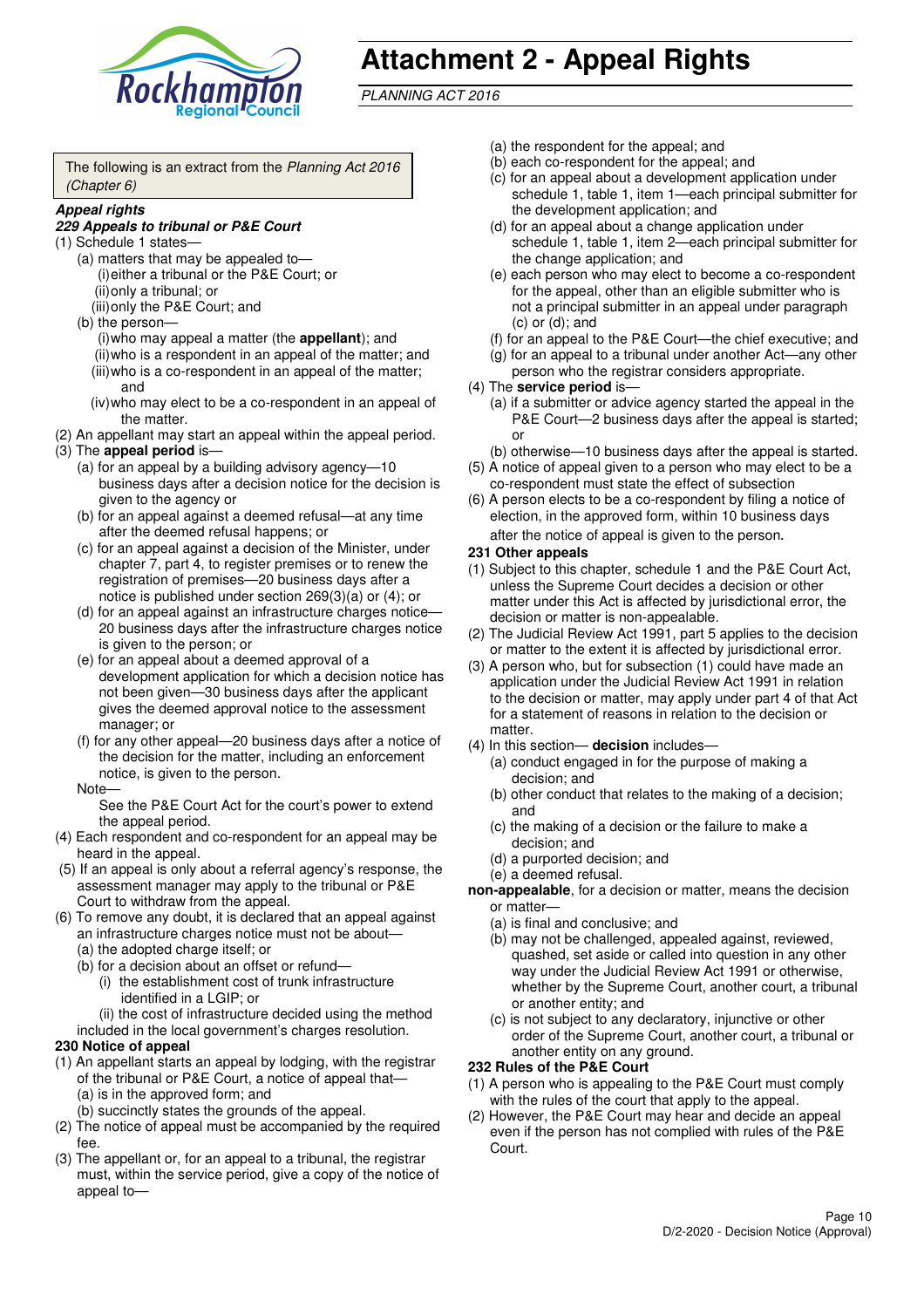

# **Appeal Rights**

PLANNING ACT 2016

# **Schedule 1**

#### **Appeals section 229 1 Appeal rights and parties to appeals**

- (1) Table 1 states the matters that may be appealed to—(a) the P&E court; or (b) a tribunal.
- (2) However, table 1 applies to a tribunal only if the matter involves—
	- (a) the refusal, or deemed refusal of a development application, for—
	- (i) a material change of use for a classified building; or
	- (ii) operational work associated with building work, a retaining wall, or a tennis court; or
	- (b) a provision of a development approval for—
	- (i) a material change of use for a classified building; or
- (ii) operational work associated with building work, a retaining wall, or a tennis court; or
	- (c) if a development permit was applied for—the decision to give a preliminary approval for— (i) a material change of use for a classified building; or
	- (ii) operational work associated with building work, a retaining wall, or a tennis court; or
	- (d) a development condition if—
		- (i) the development approval is only for a material change of use that involves the use of a building classified under the Building Code as a class 2 building; and
		- (ii) the building is, or is proposed to be, not more than 3 storeys; and
		- (iii) the proposed development is for not more than 60 sole-occupancy units; or
	- (e) a decision for, or a deemed refusal of, an extension application for a development approval that is only for a material change of use of a classified building; or
	- (f) a decision for, or a deemed refusal of, a change application for a development approval that is only for a material change of use of a classified building; or
	- (g) a matter under this Act, to the extent the matter relates to—
		- (i) the Building Act, other than a matter under that Act that may or must be decided by the Queensland Building and Construction Commission; or
		- (ii) the Plumbing and Drainage Act, part 4 or 5; or
	- (h) a decision to give an enforcement notice in relation to a matter under paragraphs (a) to (g); or
	- (i) a decision to give an infrastructure charges notice; or
	- (j) the refusal, or deemed refusal, of a conversion application; or
	- (k) a matter that, under another Act, may be appealed to the tribunal; or
	- (l) a matter prescribed by regulation.
- (3) Also, table 1 does not apply to a tribunal if the matter

involves—

- (a) for a matter in subsection  $(2)(a)$  to  $(d)$ 
	- (i) a development approval for which the development application required impact assessment; and
	- (ii) a development approval in relation to which the assessment manager received a properly made submission for the development application; or
- (b) a provision of a development approval about the identification or inclusion, under a variation approval, of a matter for the development.
- (4) Table 2 states the matters that may be appealed only to the P&E Court.
- (5) Table 3 states the matters that may be appealed only to the tribunal.
- (6) In each table—
	- (a) column 1 states the appellant in the appeal; and
	- (b) column 2 states the respondent in the appeal; and
	- (c) column 3 states the co-respondent (if any) in the appeal; and
	- (d) column 4 states the co-respondents by election (if any) in the appeal.
- (7) If the chief executive receives a notice of appeal under section 230(3)(f), the chief executive may elect to be a corespondent in the appeal.

| Table 1<br>Appeals to the P&E Court and, for certain matters, to a tribunal                                                                                                                                                                                                                                                                    |                            |                                         |                                                       |  |  |
|------------------------------------------------------------------------------------------------------------------------------------------------------------------------------------------------------------------------------------------------------------------------------------------------------------------------------------------------|----------------------------|-----------------------------------------|-------------------------------------------------------|--|--|
| 1. Development applications<br>An appeal may be made against-<br>(a) the refusal of all or part of the development application; or<br>(b) the deemed refusal of the development application; or<br>(c) a provision of the development approval; or<br>(d) if a development permit was applied for-the decision to give a preliminary approval. |                            |                                         |                                                       |  |  |
| Column 1                                                                                                                                                                                                                                                                                                                                       | Column 2                   | Column 3                                | Column 4                                              |  |  |
| Appellant                                                                                                                                                                                                                                                                                                                                      | Respondent                 | Co-respondent                           | Co-respondent by election                             |  |  |
|                                                                                                                                                                                                                                                                                                                                                | $(i$ f any)<br>$(i$ f any) |                                         |                                                       |  |  |
| The applicant                                                                                                                                                                                                                                                                                                                                  | The assessment<br>manager  | If the appeal is about<br>a concurrence | 1 A concurrence agency that is<br>not a co-respondent |  |  |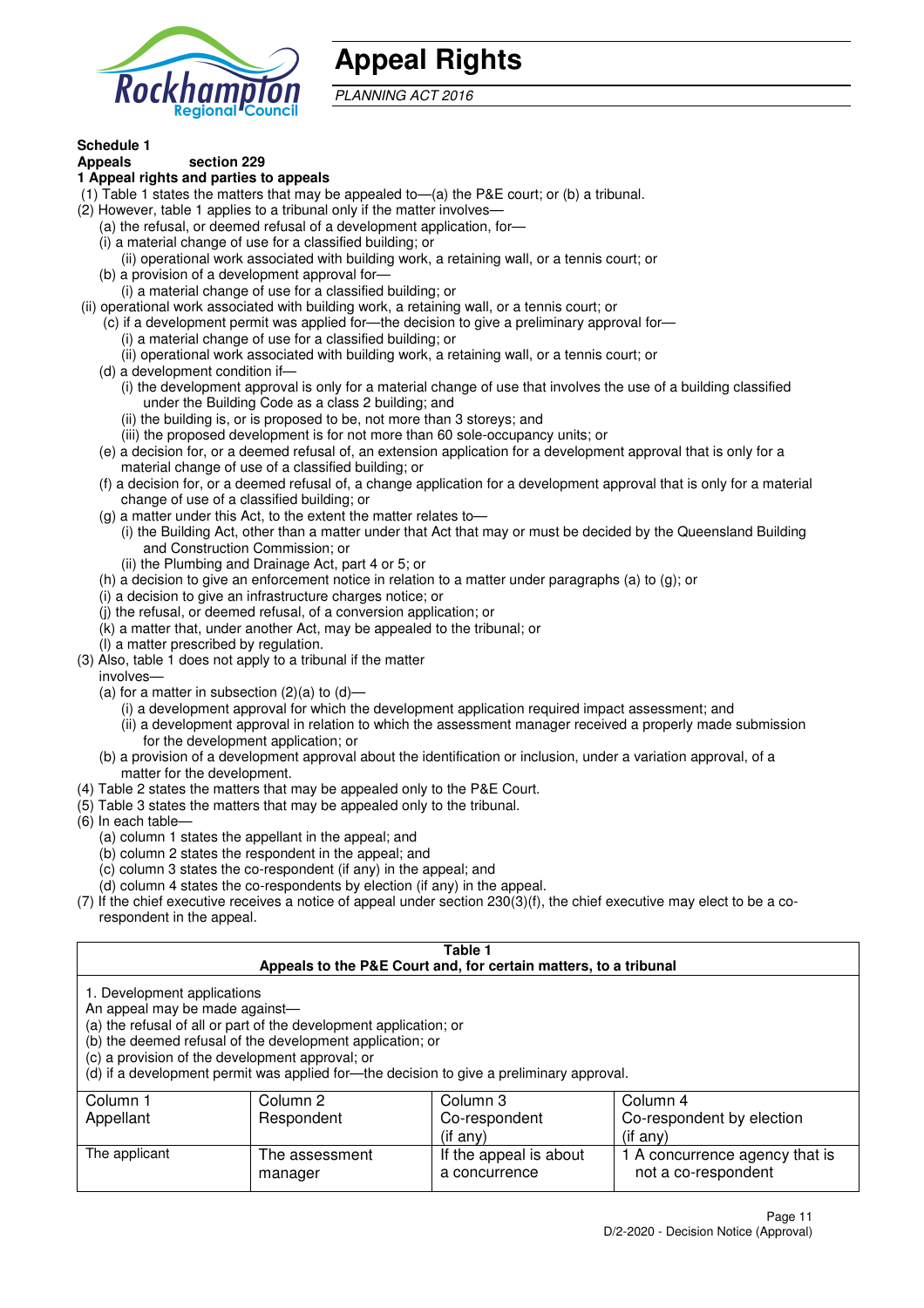| Table 1<br>Appeals to the P&E Court and, for certain matters, to a tribunal                                                                                                                             |                                                                                                                               |                                                                 |                                                                                                                                                                                                                                                                                                                                                 |  |
|---------------------------------------------------------------------------------------------------------------------------------------------------------------------------------------------------------|-------------------------------------------------------------------------------------------------------------------------------|-----------------------------------------------------------------|-------------------------------------------------------------------------------------------------------------------------------------------------------------------------------------------------------------------------------------------------------------------------------------------------------------------------------------------------|--|
|                                                                                                                                                                                                         |                                                                                                                               | agency's referral<br>response-the<br>concurrence agency         | 2 If a chosen Assessment<br>manager is the respondent-<br>the prescribed assessment<br>manager<br>3 Any eligible advice agency for<br>the application<br>4 Any eligible submitter for the<br>application                                                                                                                                        |  |
| 2. Change applications<br>An appeal may be made against-<br>(b) a deemed refusal of a change application.                                                                                               |                                                                                                                               |                                                                 | (a) a responsible entity's decision for a change application, other than a decision made by the P&E court; or                                                                                                                                                                                                                                   |  |
| Column 1<br>Appellant                                                                                                                                                                                   | Column <sub>2</sub><br>Respondent                                                                                             | Column 3<br>Co-respondent<br>$($ if any $)$                     | Column 4<br>Co-respondent by election<br>$(if$ any)                                                                                                                                                                                                                                                                                             |  |
| 1 The applicant<br>2 If the responsible<br>entity is the<br>assessment<br>manager-an<br>affected entity that<br>gave a pre-request<br>notice or response<br>notice                                      | The responsible<br>entity                                                                                                     | If an affected entity<br>starts the appeal-the<br>applicant     | 1 A concurrence agency for the<br>development application<br>2 If a chosen assessment<br>manager is the respondent-<br>the prescribed assessment<br>manager<br>3 A private certifier for the<br>development application<br>4 Any eligible advice agency for<br>the change application<br>5 Any eligible submitter for the<br>change application |  |
| 3. Extension applications<br>An appeal may be made against-                                                                                                                                             | (a) the assessment manager's decision about an extension application; or<br>(b) a deemed refusal of an extension application. |                                                                 |                                                                                                                                                                                                                                                                                                                                                 |  |
| Column 1<br>Appellant                                                                                                                                                                                   | Column <sub>2</sub><br>Respondent                                                                                             | Column 3<br>Co-respondent<br>(if any)                           | Column $\overline{4}$<br>Co-respondent by election<br>(if any)                                                                                                                                                                                                                                                                                  |  |
| 1 The applicant<br>1<br>2<br>For a matter other<br>than a deemed<br>refusal of an<br>extension<br>application $-$ a<br>concurrence<br>agency, other than<br>the chief executive,<br>for the application | The assessment<br>manager                                                                                                     | If a concurrence<br>agency starts the<br>appeal – the applicant | If a chosen assessment<br>manager is the respondent $-$ the<br>prescribed assessment manager                                                                                                                                                                                                                                                    |  |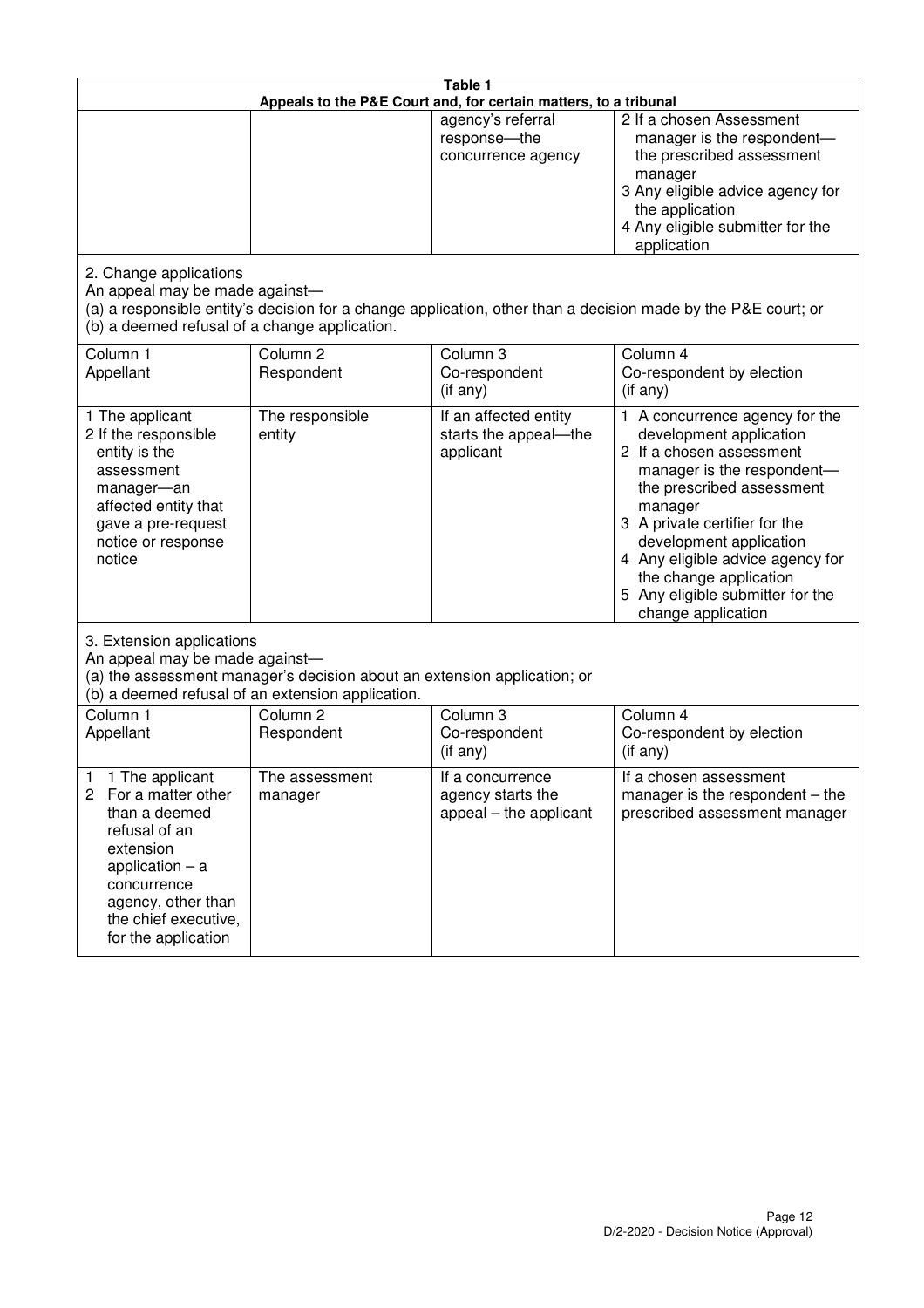#### **Table 1 Appeals to the P&E Court and, for certain matters, to a tribunal**

4. Infrastructure charges notices

- An appeal may be made against an infrastructure charges notice on 1 or more of the following grounds
- a) The notice involved an error relating to
	- (i) The application of the relevant adopted charge; or
- Examples of errors in applying an adopted charge
	- The incorrect application of gross floor area for a non-residential development
	- Applying an incorrect 'use category', under a regulation, to the development
	- (i) The working out of extra demands, for section 120; or
	- (ii) An offset or refund; or
- b) The was no decision about an offset or refund; or
- c) If the infrastructure charges notice states a refund will be given the timing for giving the refund; or
- d) The amount of the charge is so unreasonable that no reasonable relevant local government could have

# imposed the amount.

| Column 1<br>Appellant                                    | Column 2<br>Respondent                                                    | Column 3<br>Co-respondent<br>(if any) | Column 4<br>Co-respondent by election<br>$($ if any $)$ |
|----------------------------------------------------------|---------------------------------------------------------------------------|---------------------------------------|---------------------------------------------------------|
| The person given the<br>Infrastructure charges<br>notice | The local government<br>that gave the<br>infrastructure charges<br>notice |                                       |                                                         |

5. Conversion applications

An appeal may be made against—

(a) the refusal of a conversion application; or

(b) a deemed refusal of a conversion application.

| Column 1<br>Appellant | Column 2<br>Respondent                                                  | Column 3<br>Co-respondent<br>$($ if any $)$ | Column 4<br>Co-respondent by election<br>$($ if any $)$ |
|-----------------------|-------------------------------------------------------------------------|---------------------------------------------|---------------------------------------------------------|
| The applicant         | The local government<br>to which the conversion<br>application was made |                                             |                                                         |

6. Enforcement notices

An appeal may be made against the decision to give an enforcement notice.

| Column 1<br>Appellant                      | Column 2<br>Respondent       | Column 3<br>Co-respondent<br>$($ if any $)$ | Column 4<br>Co-respondent by election<br>$($ if any $)$                                                                                                                    |
|--------------------------------------------|------------------------------|---------------------------------------------|----------------------------------------------------------------------------------------------------------------------------------------------------------------------------|
| The person given the<br>enforcement notice | The enforcement<br>authority |                                             | If the enforcement authority is<br>not the local government for<br>the premises in relation to which<br>the offence is alleged to have<br>happened-the local<br>government |

#### **Table 2 Appeals to the P&E Court only**

1. Appeals from tribunal

An appeal may be made against a decision of a tribunal, other than a decision under

section 252, on the ground of-

(a) an error or mistake in law on the part of the tribunal; or

(b) jurisdictional error.

| Column 1<br>Appellant                             | Column 2<br>Respondent                                    | Column 3<br>Co-respondent<br>$($ if any $)$ | Column 4<br>Co-respondent by election<br>(i f any) |
|---------------------------------------------------|-----------------------------------------------------------|---------------------------------------------|----------------------------------------------------|
| A party to the<br>proceedings for the<br>decision | The other party to the<br>proceedings for the<br>decision | $\overline{\phantom{0}}$                    |                                                    |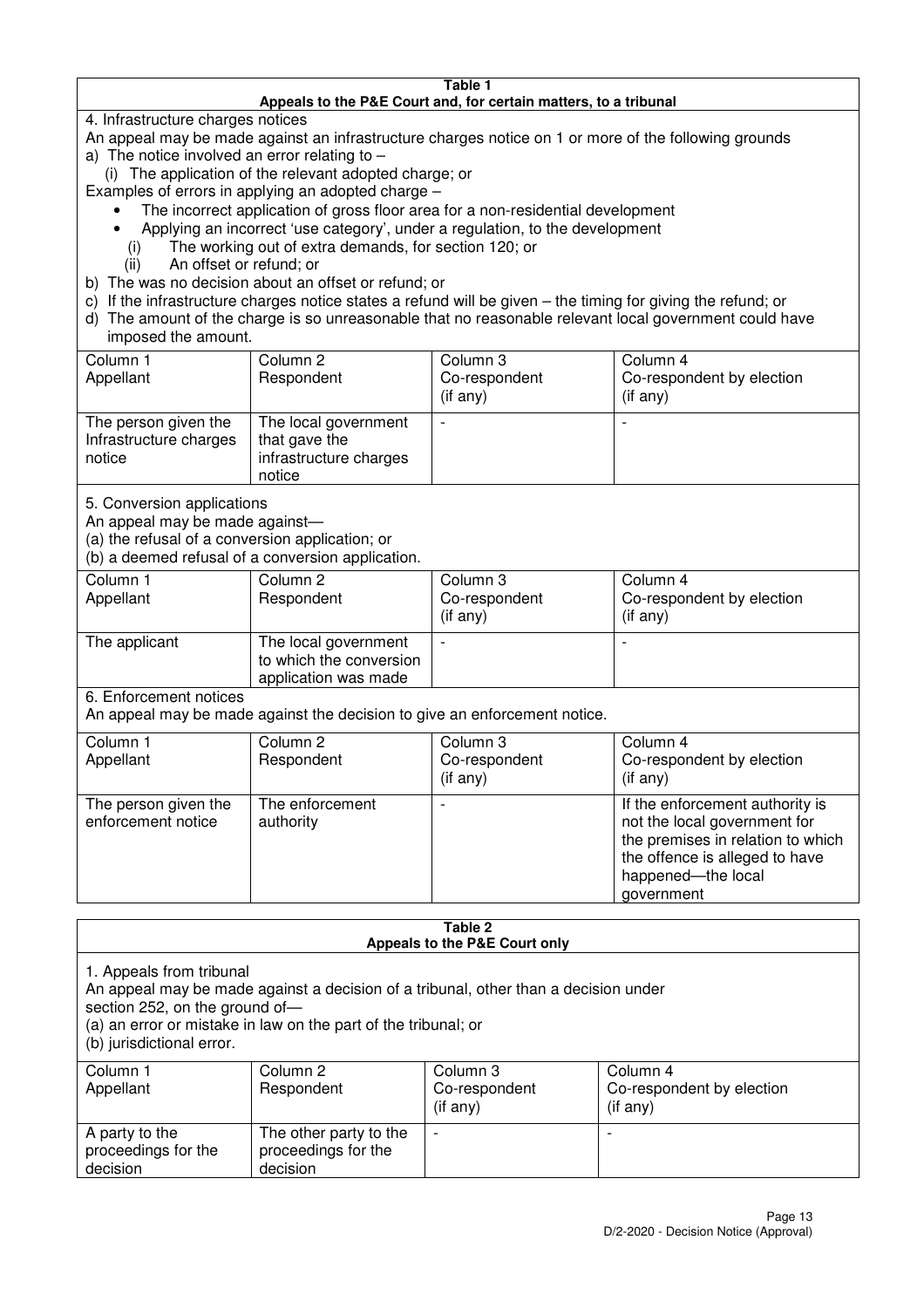#### **Table 2 Appeals to the P&E Court only**

2. Eligible submitter appeals

An appeal may be made against the decision to give a development approval, or an approval for a change application, to the extent that the decision relates to—

(a) any part of the development application for the development approval that required impact assessment; or (b) a variation request.

| Column 1                                                                                                                                                                                                                                                                                                                                                                               | Column 2                                                                                                                   | Column 3                                                                                                                | Column 4                                             |  |
|----------------------------------------------------------------------------------------------------------------------------------------------------------------------------------------------------------------------------------------------------------------------------------------------------------------------------------------------------------------------------------------|----------------------------------------------------------------------------------------------------------------------------|-------------------------------------------------------------------------------------------------------------------------|------------------------------------------------------|--|
| Appellant                                                                                                                                                                                                                                                                                                                                                                              | Respondent                                                                                                                 | Co-respondent                                                                                                           | Co-respondent by election                            |  |
|                                                                                                                                                                                                                                                                                                                                                                                        |                                                                                                                            | $($ if any $)$                                                                                                          | (i f any)                                            |  |
| 1 For a development<br>application-an<br>eligible submitter for<br>the development<br>application<br>2 For a change<br>application-an<br>eligible submitter for<br>the change<br>application                                                                                                                                                                                           | 1 For a development<br>application-the<br>assessment<br>manager<br>2 For a change<br>application-the<br>responsible entity | 1 The applicant<br>2 If the appeal is<br>about a concurrence<br>agency's referral<br>response-the<br>concurrence agency | Another eligible<br>submitter for the<br>application |  |
| 3. Eligible submitter and eligible advice agency appeals<br>An appeal may be made against a provision of a development approval, or failure to<br>include a provision in the development approval, to the extent the matter relates to-<br>(a) any part of the development application or the change application, for the development approval, that<br>required impact assessment; or |                                                                                                                            |                                                                                                                         |                                                      |  |

(b) a variation request.

with the decision

5. Registered premises

| Column 1<br>Appellant                                                                                                                                                                                                                                                                         | Column <sub>2</sub><br>Respondent                                                                                          | Column 3<br>Co-respondent<br>$(i$ f any)                                                                                | Column 4<br>Co-respondent by election<br>(i f any) |  |
|-----------------------------------------------------------------------------------------------------------------------------------------------------------------------------------------------------------------------------------------------------------------------------------------------|----------------------------------------------------------------------------------------------------------------------------|-------------------------------------------------------------------------------------------------------------------------|----------------------------------------------------|--|
| 1 For a development<br>application-an<br>eligible submitter for<br>the development<br>application<br>2 For a change<br>application-an<br>eligible submitter for<br>the change<br>application<br>3 An eligible advice<br>agency for the<br>development<br>application or<br>change application | 1 For a development<br>application-the<br>assessment<br>manager<br>2 For a change<br>application-the<br>responsible entity | 1 The applicant<br>2 If the appeal is<br>about a concurrence<br>agency's referral<br>response-the<br>concurrence agency | Another eligible submitter for the<br>application  |  |
| 4. Compensation claims<br>An appeal may be made against-<br>(a) a decision under section 32 about a compensation claim; or<br>(b) a decision under section 265 about a claim for compensation; or<br>(c) a deemed refusal of a claim under paragraph (a) or (b).                              |                                                                                                                            |                                                                                                                         |                                                    |  |
| Column <sub>1</sub>                                                                                                                                                                                                                                                                           | Column <sub>2</sub>                                                                                                        | Column 3                                                                                                                | Column 4                                           |  |
| Appellant                                                                                                                                                                                                                                                                                     | Respondent                                                                                                                 | Co-respondent<br>(if any)                                                                                               | Co-respondent by election<br>(if any)              |  |
| A person dissatisfied                                                                                                                                                                                                                                                                         | The local                                                                                                                  |                                                                                                                         |                                                    |  |

government to which the claim was made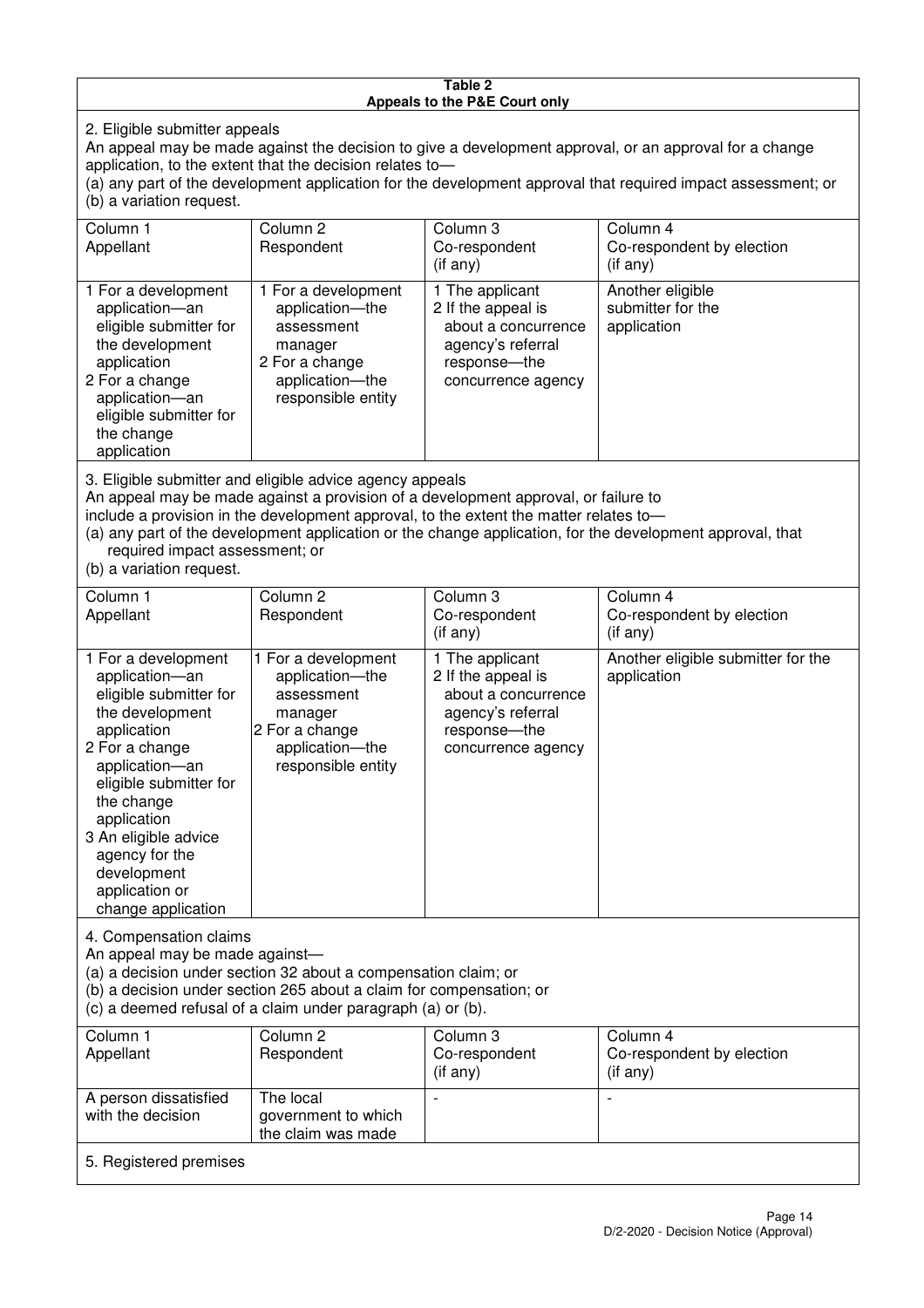| Table 2<br>Appeals to the P&E Court only                                                                                                                                                                                                                                                                             |                                   |                                         |                                                                                                                                                                             |  |
|----------------------------------------------------------------------------------------------------------------------------------------------------------------------------------------------------------------------------------------------------------------------------------------------------------------------|-----------------------------------|-----------------------------------------|-----------------------------------------------------------------------------------------------------------------------------------------------------------------------------|--|
| An appeal may be made against a decision of the Minister under chapter 7, part 4.                                                                                                                                                                                                                                    |                                   |                                         |                                                                                                                                                                             |  |
| Column 1<br>Appellant                                                                                                                                                                                                                                                                                                | Column <sub>2</sub><br>Respondent | Column 3<br>Co-respondent<br>(if any)   | Column 4<br>Co-respondent by election<br>$($ if any $)$                                                                                                                     |  |
| 1 A person given a<br>decision notice about<br>the decision<br>2 If the decision is to<br>register premises or<br>renew the<br>registration of<br>premises-an owner<br>or occupier of<br>premises in the<br>affected area for the<br>registered premises<br>who is dissatisfied<br>with the decision                 | The Minister                      |                                         | If an owner or occupier starts the<br>appeal – the owner of the<br>registered premises                                                                                      |  |
| 6. Local laws<br>An appeal may be made against a decision of a local government, or conditions applied,<br>under a local law about-<br>(a) the use of premises, other than a use that is the natural and ordinary consequence of prohibited<br>development; or<br>(b) the erection of a building or other structure. |                                   |                                         |                                                                                                                                                                             |  |
| Column 1<br>Appellant                                                                                                                                                                                                                                                                                                | Column <sub>2</sub><br>Respondent | Column 3<br>Co-respondent<br>(if any)   | Column 4<br>Co-respondent by election<br>(if any)                                                                                                                           |  |
| A person who-<br>(a) applied for the<br>decision; and<br>(b) is dissatisfied with<br>the decision or<br>conditions.                                                                                                                                                                                                  | The local government              | $\overline{\phantom{a}}$                |                                                                                                                                                                             |  |
|                                                                                                                                                                                                                                                                                                                      |                                   | Table 3<br>Appeals to the tribunal only |                                                                                                                                                                             |  |
| 1. Building advisory agency appeals<br>An appeal may be made against giving a development approval for building work to the extent the building<br>work required code assessment against the building assessment provisions.                                                                                         |                                   |                                         |                                                                                                                                                                             |  |
| Column <sub>1</sub><br>Appellant                                                                                                                                                                                                                                                                                     | Column <sub>2</sub><br>Respondent | Column 3<br>Co-respondent<br>(if any)   | Column 4<br>Co-respondent by election<br>(if any)                                                                                                                           |  |
| A building advisory<br>agency for the<br>development application<br>related to the approval                                                                                                                                                                                                                          | The assessment<br>manager         | The applicant                           | 1 A concurrence agency for the<br>development application<br>related to the approval<br>2 A private certifier for the<br>development application<br>related to the approval |  |
| 3. Certain decisions under the Building Act and the Plumbing and Drainage Act<br>An appeal may be made against a decision under-<br>(a) the Building Act, other than a decision made by the Queensland Building and Construction Commission; or<br>(b) the Plumbing and Drainage Act, part 4 or 5.                   |                                   |                                         |                                                                                                                                                                             |  |
| Column 1<br>Appellant                                                                                                                                                                                                                                                                                                | Column <sub>2</sub><br>Respondent | Column 3<br>Co-respondent<br>(if any)   | Column 4<br>Co-respondent by election<br>(if any)                                                                                                                           |  |